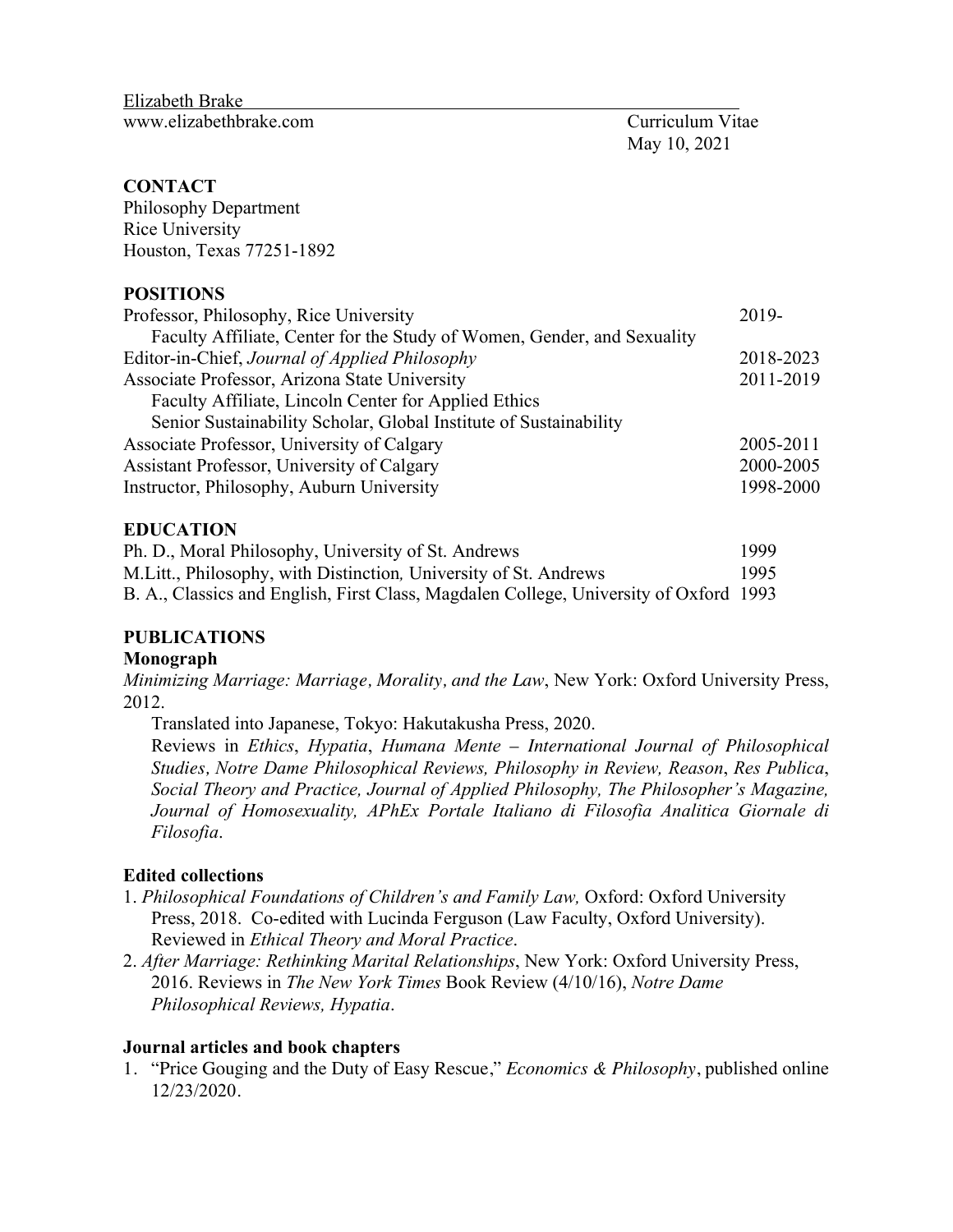- 2. "Care as Work: The Exploitation of Caring Attitudes and Emotional Labor," in *Caring for Liberalism: Dependency and Political Theory*, ed. Amy Baehr and Asha Bhandary, New York: Routledge, 2020.
- 3. "Rebuilding after Disaster: Inequality and the Political Importance of Place," *Social Theory*  and Practice 45:2 (2019): 179-204.
- 4. "Polyamorous Weddings: Subversive Weddings and Weddings without Marriages," *Analize: Journal of Gender and Feminist Studies*, Issue 11, 2018 (Online at: <[http://www.analize-journal.ro/issue-no-11-252018>](http://www.analize-journal.ro/issue-no-11-252018)).
- 5. "Paid and Unpaid Care: Marriage, Equality, and Domestic Workers," *Philosophical Foundations of Children's and Family Law*, ed. E. Brake and L. Ferguson (Oxford University Press, 2018), pp. 75-94.
- 6. "Introduction: The Importance of Theory to Children's and Family Law," co-authored with Lucinda Ferguson, *Philosophical Foundations of Children's and Family Law*, ed. E. Brake and L. Ferguson (Oxford University Press, 2018), pp. 1-40.
- 7. "Love and the Law," in *Oxford Handbook of Philosophy of Love*, ed. Christopher Gray and Aaron Smuts, forthcoming with Oxford University Press, chapter published online 2017.
- *Contemporary Readings*, 7th edition, ed. Raja Halwani, Sarah Hoffman, and Alan Soble 8. "Is 'Loving More' Better?: The Values of Polyamory," *The Philosophy of Sex:*  (Rowman and Littlefield, 2017), pp. 201-220.
- 9. "Thinking Differently about Philosophical Progress: The Big Questions, Applied Philosophy, and The Profession," *Social Philosophy and Policy*, Winter 2017, pp. 23-45.
- 10. "Marriage for Everybody: What Is Marriage Equality?" in *Desire, Love, and Identity: A Textbook for the Philosophy of Sex and Love*, ed. Gary Foster (Toronto: Oxford University Press Canada, 2017), pp. 310-319.
- 11. "Equality and Non-Hierarchy in Marriage: What Do Feminists Really Want?" In *After Marriage*, ed. E. Brake (New York: Oxford University Press, 2016).
- 12. "Fair Care: Eldercare and Distributive Justice," *Politics, Philosophy, and Economics*, vol. 16 no. 2 (2017), 132-151, first published online August 30, 2015.
- Brennan, and R. Vernon (New York: Oxford University Press, 2015). 13. "Creation Theory: Do Genetic Ties Matter?" In *Permissible Progeny*, ed. S. Hannan, S.
- 14. "Recognizing Care: The Case for Friendship and Polyamory," *Syracuse Law and Civic Engagement Journal*, Issue 1, 2014 (<[http://slace.syr.edu/](http://slace.syr.edu)>).
- 15. "Feminism, Family Law, and the Social Bases of Self-Respect." In *Re-reading the Canon Series: Feminist Interpretations of Rawls*, ed. Ruth Abbey (University Park, PA: Penn State University Press, 2013), pp. 57-74.
- 16. "Is Divorce Promise-Breaking?," *Ethical Theory and Moral Practice* 14:1 (2011): 23-39.
- 17. "Minimal Marriage: What Political Liberalism Implies for Marriage Law," *Ethics* 120:2 (2010): 302-337.
- 18. "Willing Parents: A Voluntarist Account of Parental Role Obligations." In *Procreation and Parenthood*, ed. David Archard and David Benatar (Oxford: Oxford University Press, 2010): 151-177.
- 19. "Rethinking Marriage: What Role Should the State Play?," *Res Publica* (Australia), Vol. 19, No. 1 (2010): 18-22.
- in Dylan's recent work." In *The Political Art of Bob Dylan* ( 2nd ed.), ed. David Boucher 20. "'You can always come back, but you can't come back all the way': freedom and the past and Gary Browning (Exeter: Imprint Academic, 2009): 184-206.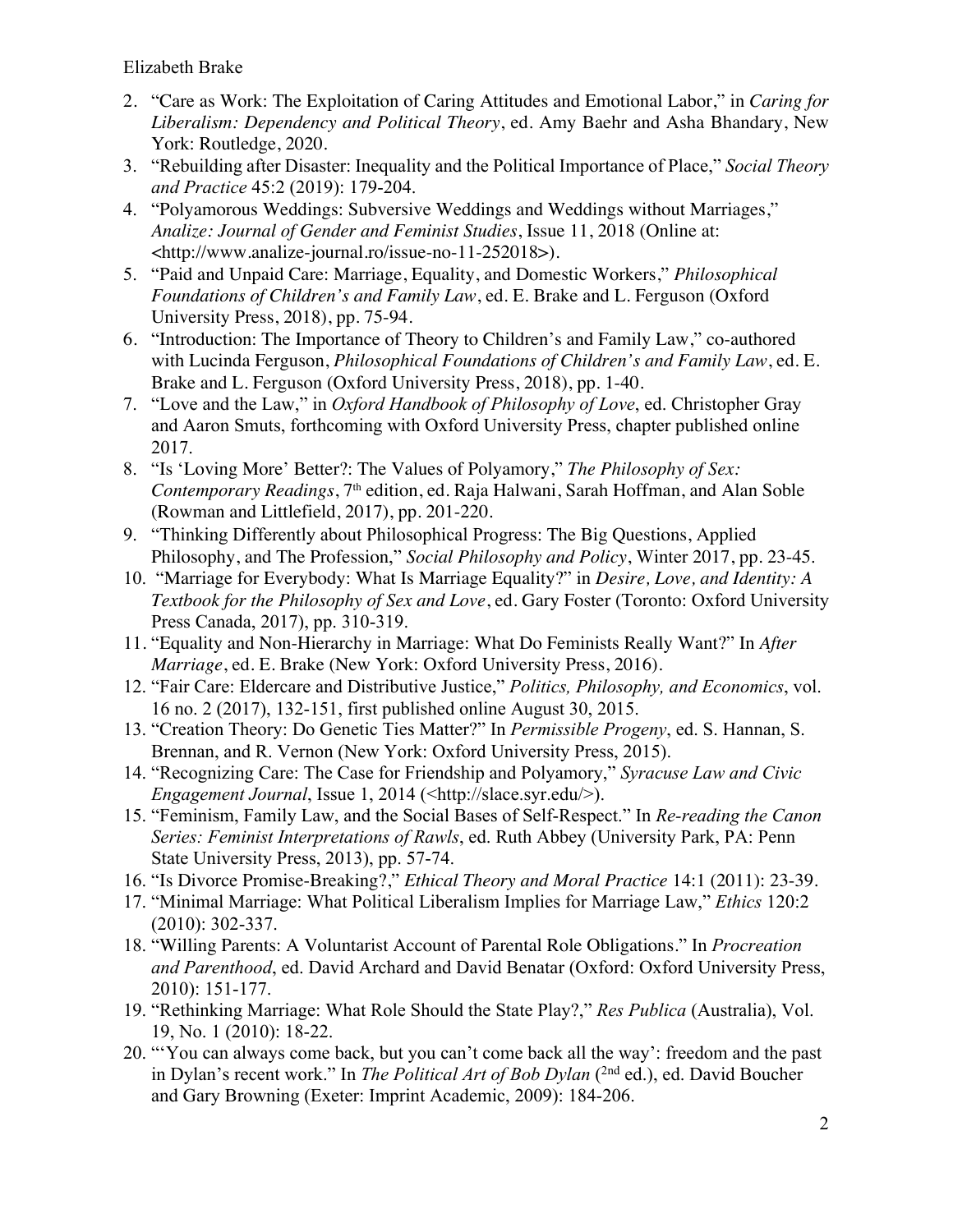- $(2007): 243 254.$ 21. "Marriage, Morality, and Institutional Value," *Ethical Theory and Moral Practice* 10:3
- (2007): 243-254. 22. "'To live outside the law, you must be honest': freedom in Dylan's lyrics." In *Dylan and Philosophy*, ed. Peter Vernezze and Carl J. Porter (Chicago: Open Court, 2006): 78-89.
- 23. "Fatherhood and Child Support: Do Men Have a Right to Choose?," *Journal of Applied Philosophy* 22:1 (2005): 55-73.
- 24. "Justice and Virtue in Kant's Account of Marriage," *Kantian Review* 9 (2005): 58-94.
- 25. "Rawls and Feminism: What Should Feminists Make of Liberal Neutrality?," *Journal of Moral Philosophy* 1:3 (2004): 295-312. REPRINTED in *The Legacy of John Rawls*, ed. Thom Brooks and Fabian Freyenhagen (London: Continuum Press, 2005): 67-84.
- undermine child support obligations?" *Beihefte* of *Archiv für Rechts- und*  26. "Responsibility, Paternity, and the Costs of Rearing Children: Do abortion rights *Sozialphilosophie*, (Stuttgart: Franz Steiner Verlag, 2004): 211-218.
- 27. "A Liberal Response to Catharine MacKinnon," *Southwest Philosophical Studies* 22 (2000): 17-23.
- 28. "Love's Paradox: Hegel's Account of Marriage," *Women's Philosophy Review* 22, *Special Issue on Hegel*, ed. Stella Sandford and Alison Stone (1999): 80-104.
- 29. "Marriage, Influence and Deception in Merchant Ivory's Adaptations of *The Europeans*  and *The Bostonians*." In *Henry James on the Stage and Screen*, ed. John Bradley (New York: St. Martin's Press, 2000), pp. 143-156.
- 30. "Personhood and the Family: Hegel's Account," *Contemporary Political Studies*  (Proceedings of the Political Studies Association, 1997): 365-371.

#### **In progress and under review**

- 1. "Is Polyamory Permissible?," for *Norton Introduction to Ethics*, ed. E. Harman and A. Guerrero (completed).
- 2. "Rights to Belong and Rights to Be Left Alone?: Claims to Caring Relationships and Their  Limits," for *Being Social: The Philosophy of Social Human Rights*, ed. Kimberley Brownlee *et al*., under contract with OUP, in progress.
- 3. "The Wrong of Stalking," in progress.
- 4. "Temporary Relationships," for *Neglected Relationships*, ed. Monika Betzler and Jörg Löschke, under contract with OUP, in progress.
- 5. A book manuscript on the state's role in disaster response.

#### **Public philosophy**

- 1. "In Texas, price gouging during disasters is illegal it is also on very shaky ethical ground," *The Conversation*, 2/24/2021; reprinted in 22 newspapers and magazines including *Chicago Tribune* and *Houston Chronicle*; over 10,000 readers.
- 2. "Single During the Holidays Doesn't Mean Alone and Lonely," *The Conversation*, 12/20/2018, updated 2/11/2021; reprinted in 34 newspapers and magazines including *The Citizen* (South Africa), *Houston Chronicle*, *Rappler* (Philipines); over 30,000 readers.
- 3. "To Make Families Good for Democracy, Broaden the Notion of Family Itself," <<http://www.zocalopublicsquare.org/2016/12/15/make-families-good-democracy>broaden-notion-family/ideas/nexus/>, December 15, 2016.
- 4. "Freedom and Other Philosophical Themes in Dylan's Lyrics," *The Daily Nous*, <[http://dailynous.com/2016/10/14/philosophers-on-bob-dylans-words-nobel-prize-win/](http://dailynous.com/2016/10/14/philosophers-on-bob-dylans-words-nobel-prize-win)>, October 14, 2016.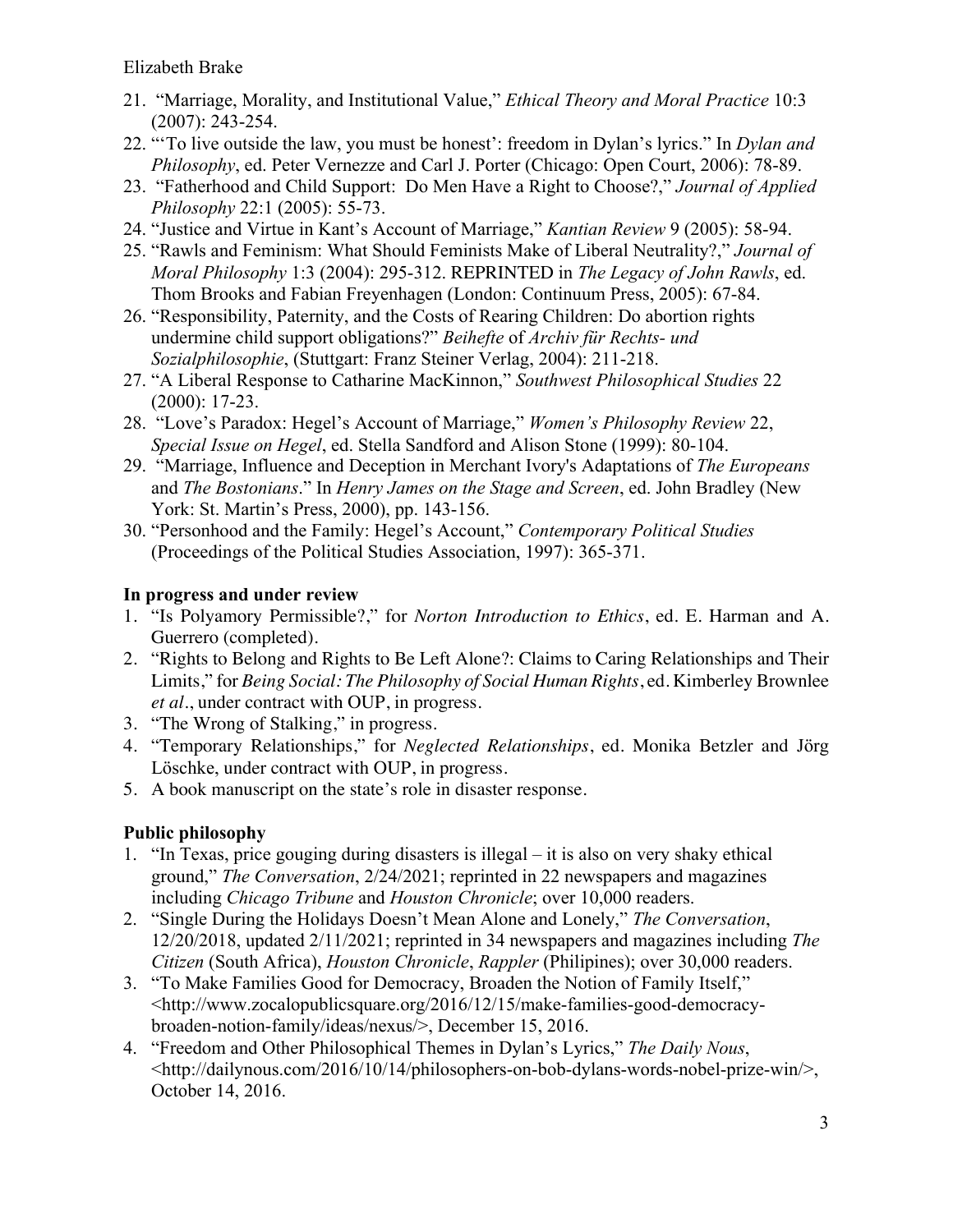- 5. "We May Procreate Instead of Adopting," *The Philosophers' Magazine*, October 2016.
- response-the-political-significance-of-unnatural-disasters/>, 9/28/2015. (REPRINTED, 6. "Why not privatize disaster response? The political significance of unnatural disasters," *What's Wrong?*, < <http://whatswrongcvsp.com/2015/09/28/why-not-privatize-disaster>-*The McGraw-Hill Guide: Writing for College, writing for Life*, edited by Roen, forthcoming)
- 7. Five-part animated lecture series on my work on marriage for *Wireless Philosophy* (wiphi.com).
- 8. "Why can't we be (legally recognized) friends?," theForum (LSE), <blogs.lse.ac.uk/theforum/why-cant-we-be-legally-recognized-friends/>, September 2015.
- 9. Contributor, "Philosophers on the Supreme Court's Gay Marriage Ruling," *Daily Nous*, <<http://dailynous.com/2015/06/29/philosophers-on-the-supreme-courts-gay-marriage>ruling/>, 6/29/2015. (Viewed directly almost 40,000 times within 24 hours) (REPRINTED, *The McGraw-Hill Guide: Writing for College, writing for Life*, edited by Roen, forthcoming)
- 10. "Just Care: What Society Owes the Elderly." *Philosop-her*, < <https://politicalphilosopher.net/2015/01/11/featured-philosopher-elizabeth-brake>/>, 1/16/2015.

# **Encyclopedia entries**

- 1. "Marriage and Domestic Partnership," *The Stanford Encyclopedia of Philosophy*, Edward N. Zalta (ed.), Fall 2009, updated 2012, 2016.
- 2. "Parenthood and Procreation," co-authored with Joseph Millum, *The Stanford Encyclopedia of Philosophy*, Edward N. Zalta (ed.), Spring 2012, updated 2016, 2021.
- 3. "Marriage" and "Adultery," *International Encyclopedia of Ethics*, ed. Hugh LaFollette, Oxford: Wiley-Blackwell, 2013; "Marriage" updated 2019.
- 4. "Hegel," in *Sex from Plato to Paglia: A Philosophical Encyclopedia*, ed. Alan Soble (Westport, Conn.: Greenwood Press, 2006): 429-435.
- 5. "Kant," in *Sex from Plato to Paglia: A Philosophical Encyclopedia*, ed. Alan Soble (Westport, Conn.: Greenwood Press, 2006): 543-553.

# **Book reviews**

- 1. Clare Chambers, *Against Marriage: An Egalitarian Defence of the Marriage-Free State*  (Oxford: Oxford University Press, 2017), in *Mind*, published online September 12, 2018 [\(https://doi.org/10.1093/mind/fzy041\)](https://doi.org/10.1093/mind/fzy041) [4,000-word review essay].
- (Princeton: Princeton University Press, 2015), in *Ethical Theory and Moral Practice*  2. Stephen Macedo, *Just Married: Same-Sex Couples, Monogamy & the Future of Marriage*  20(2), April 2017, pp. 443-446.
- 3. Christine Overall, *Why Have Children?*, in *Ethics* 123:2, January 2013, pp. 391-396.
- 4. Tamara Metz, *Untying the Knot* (Princeton: Princeton University Press, 2010), in *Philosophy in Review*, Vol. 30 No. 6, 2010: 418-421.
- 5. Rebecca Kukla, *Mass Hysteria* (Lanham, Maryland: Rowman and Littlefield, 2005), in *Notre Dame Philosophical Reviews*, November 2006.
- *Philosophical Quarterly*, Vol. 52, No. 208, 2002: 397-398. 6. Robert Pippin, *Henry James and Modern Moral Life* (Oxford: OUP, 1999), in *The*
- 7. Joram Haber and Mark Halfon, eds., *Essays on the Work of Virginia Held: Norms and Values* (Oxford: Rowman and Littlefield, 1998), in *Hypatia* 17.1, 2002: 200-203.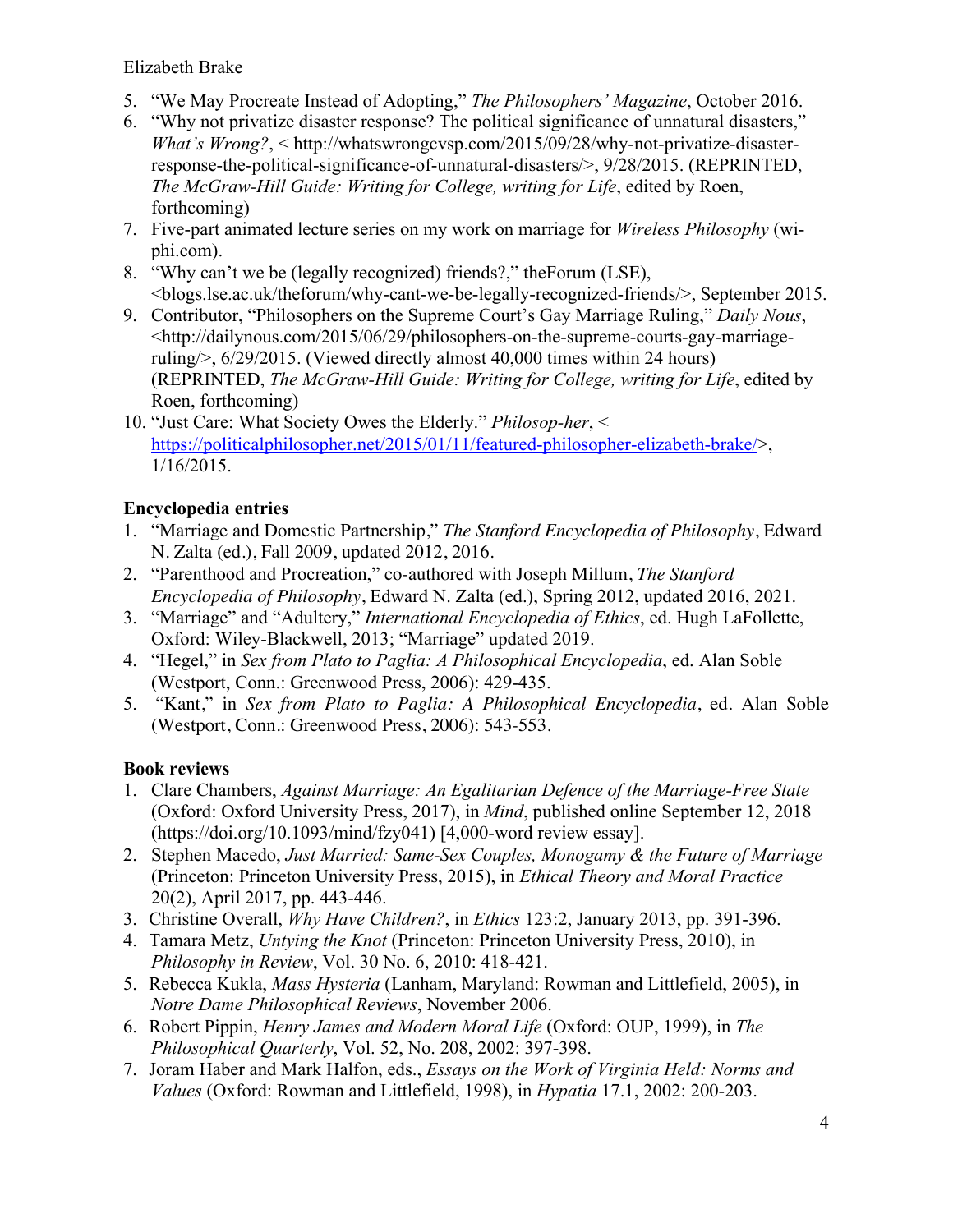- *Journal of Politics*, Vol. 63 No. 2, 2001: 661-4. 8. Kimberly Curtis, *Our Sense of the Real: Aesthetic Experience and Arendtian Politics*  (Ithaca: Cornell Univ. Press, 1999) and Dana Villa, *Politics, Philosophy, Terror: Essays on the Thought of Hannah Arendt* (Princeton: Princeton Univ. Press, 1999), in *The*
- 9. Joan Kennedy Taylor, *What to Do When You Don't Want to call the Cops* (New York: NYU Press, 1999), in *Reason Papers* No. 25, 2000: 101-112.
- 10. Jeffrey Gauthier, *Hegel and Feminist Social Criticism* (Albany: SUNY Press, 1997), *Philosophy in Review*, Vol. 18 No. 6, 1998: 421-422.

#### **FELLOWSHIPS, VISITING POSITIONS, AND SELECTED AWARDS**

| 2021      | Visiting Fellowship, Center for Advanced Studies Research Group,                |
|-----------|---------------------------------------------------------------------------------|
|           | Ludwig-Maximilians-Universität München (Summer 2021)                            |
| 2019      | Warwick Institute for Advanced Study Fellowship, University of Warwick          |
| 2017      | Center for Values and Social Policy Visiting Fellowship, University of Colorado |
|           | at Boulder                                                                      |
| 2017      | ASU Center for the Study of Economic Liberty research grant (\$3000)            |
| 2017      | IHR Visiting Humanities Investigator Award, for "SM Okin as Radical             |
|           | Feminist" project, \$2424                                                       |
| 2017      | Co-applicant, "Radical Feminism, Sexuality, and Resistance," ASU Institute      |
| for       | Humanities Research Jenny Norton research cluster award (\$1750)                |
| 2016      | Co-applicant, "Philosophical Innovation and Barriers to Inclusion" grant, ASU   |
|           | Provost's Office (\$10,000)                                                     |
| 2015-16   | ASU Provost's Humanities Academy Fellowship                                     |
| 2015      | Invited guest lecturer, Philosophy, University of Umeå, Sweden                  |
| 2015      | ASU Institute for Humanities Research subvention grant award (\$1500)           |
| 2014      | Conference Grant, Society for Applied Philosophy, 3500 GBP (\$5700)             |
| 2014      | Honorable Mention, American Philosophical Association Book Prize                |
| 2008      | Visiting Researcher, Kennedy Institute of Ethics, Georgetown University         |
| 2007-2008 | Faculty Fellowship, Center for Ethics and Public Affairs, Murphy Institute,     |
|           | Tulane University                                                               |
| 2005-2008 | Social Sciences and Humanities Research Council Standard Research               |
|           | Grant (\$44,304 Canadian)                                                       |
| 2001      | University of Calgary Starter Grant (\$7,223 Canadian)                          |
| 2000      | Province of Alberta Research Excellence award (\$12,000 Canadian)               |

#### **SELECTED TALKS**

- 1. Invited paper, Ninth Annual Oxford Studies Workshop for Political Philosophy, Tucson, AZ, October 2021.
- Georgia State University (online), April 1, 2021. 2. Invited Lecture, "The Wrong of Stalking," Jean Beer Blumenfeld Center for Ethics,
- 3. Invited talk, "Minimal Marriage in 2020," in "Till Reason Do Us Part. Philosophical criticism of the political institution of marriage" online conference, Departamento de Filosofia, Universidade Federal de Santa Maria, Brazil, January 2021.
- 4. "The Wrong of Stalking," Ethics Online Summer Series 2020, organized by Gwen Bradford.
- 5. Rhoden Lecture, Philosophy Department, Oberlin College, invited fall 2020 (postponed).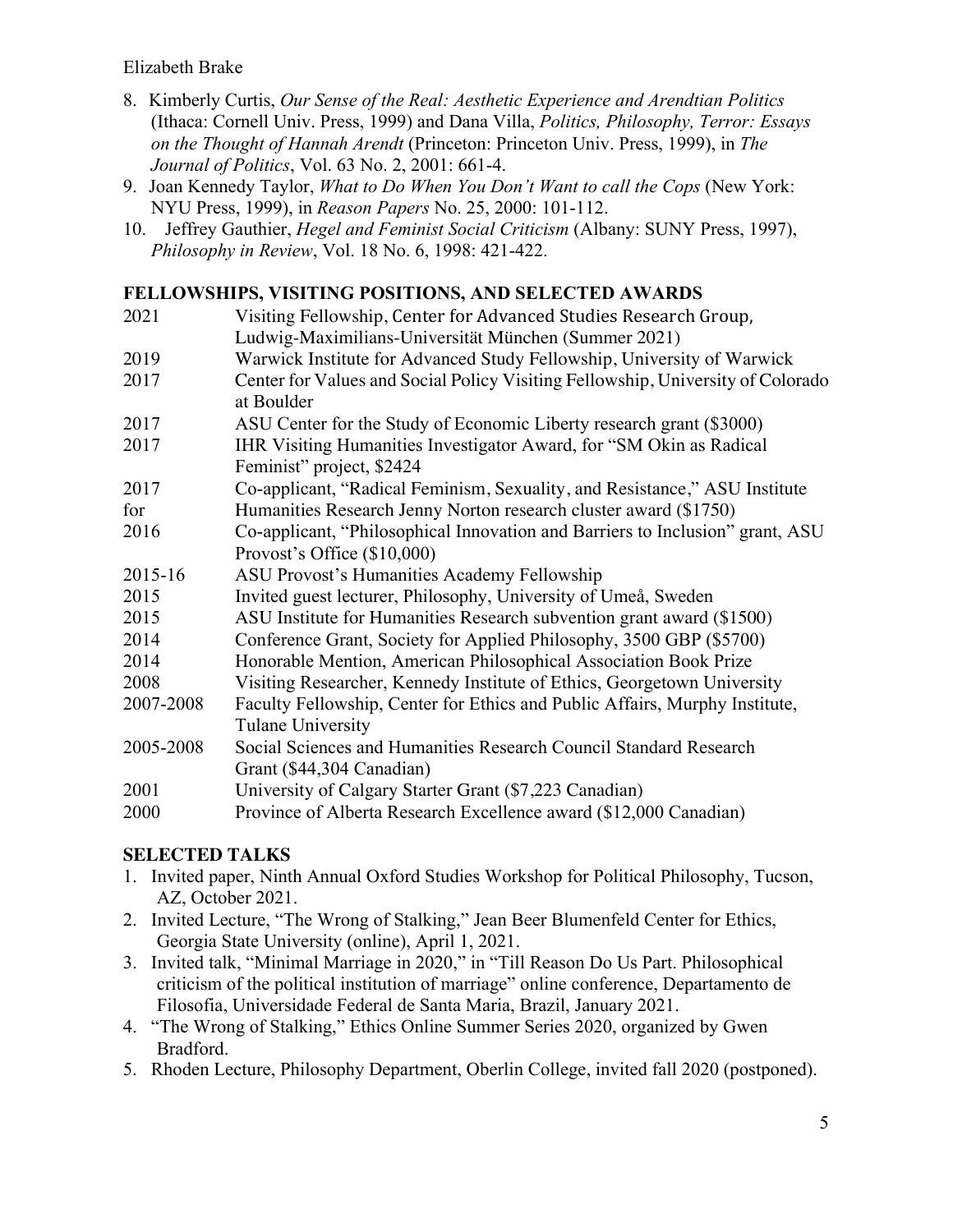- 6. Invited Keynote, "Diverse families, one law?" conference, postponed, University of Bern, Switzerland.
- – canceled. 7. Keynote, Society for Applied Philosophy Annual Conference, scheduled 2020, Edinburgh
- February 2020, SUNY Buffalo. 8. Invited Keynote, Graduate Student Philosophy of Sex and Love Conference, scheduled
- 9. "Rights to Belong and Rights to Be Left Alone?: Claims to Caring Relationships and Their Limits," Wellesley, November 2019.
- 10. Guest Professor, "Ethics of Sex and Love" (Instructor: Elizabeth Harman), Princeton University, November 2019.
- 11. "Minimal Marriage: The State and Caring Relationships," University of Iowa, October 2019.
- 12. "Disaster, Displacement, and Social Rights," IAS Seminar, Institute for Advanced Study, University of Warwick, June 2019.
- 13. "A Right to Belong: Positive Rights to Community Membership," Conference on Social Human Rights, Warwick, UK, June 2019.
- 14. "What's Wrong with Price Gouging?," Centre for Ethics, Law, and Public Affairs Seminar, University of Warwick, June 2019.
- 15. "Minimal Marriage," Beyond Marriage Conference, Cambridge University, May 2019.
- 16. "Constructing Conception: Gamete Donors and Voluntary Parenthood," Ethics of Donor Conception Conference, NYU, May 2019.
- 17. "Minimizing Marriage and Supporting Care," University of Tampa, April 2019.
- 18. "Rebuilding after Disaster: Inequality and the Costs of Displacement," Philosophy Department, Rice University, January 2019.
- 19. "The Ethics of Price Gouging," The Institute for Ethics and Public Affairs, Old Dominion University, October 2018.
- 20. "Price Gouging, The Duty to Rescue, and Reliance," Bled Ethics Conference, Slovenia, June 2018.
- 21. "Care Work," University of Virginia Law School, April 2018.
- 22. Guest Professor, "Ethics of Sex and Love" (Instructor: Elizabeth Harman), Princeton University, March 2018.
- 23. "Rebuilding after Disaster: Inequality and the Political Importance of Place," American Philosophical Association Pacific Division, San Diego, CA, March 2018.
- 24. "Marriage, Contract, and Care," American Philosophical Association Eastern Division Invited Symposium, Savannah, GA, January 2018.
- 25. "I Take Thee, and Thee, and Thee: Polyamorous Weddings and the Making of Meaning," the Wedding Conference, the Wharton School of the University of Pennsylvania, November 2017.
- 26. Panelist, "Disaster and Vulnerability," Public Panel, University of Colorado at Boulder, September 2017.
- 27. "Disaster Recovery and the Political Importance of Place," Center for Values and Social Policy, University of Colorado at Boulder, September 2017.
- 28. "Rebuilding after Disaster: Inequality and the Political Importance of Place," Society for Applied Philosophy conference, Copenhagen, June 2017.
- 29. "Minimizing Marriage and Extending Care: The State's Role in Caring Relationships," University of Utah, Philosophy Department, November 2016.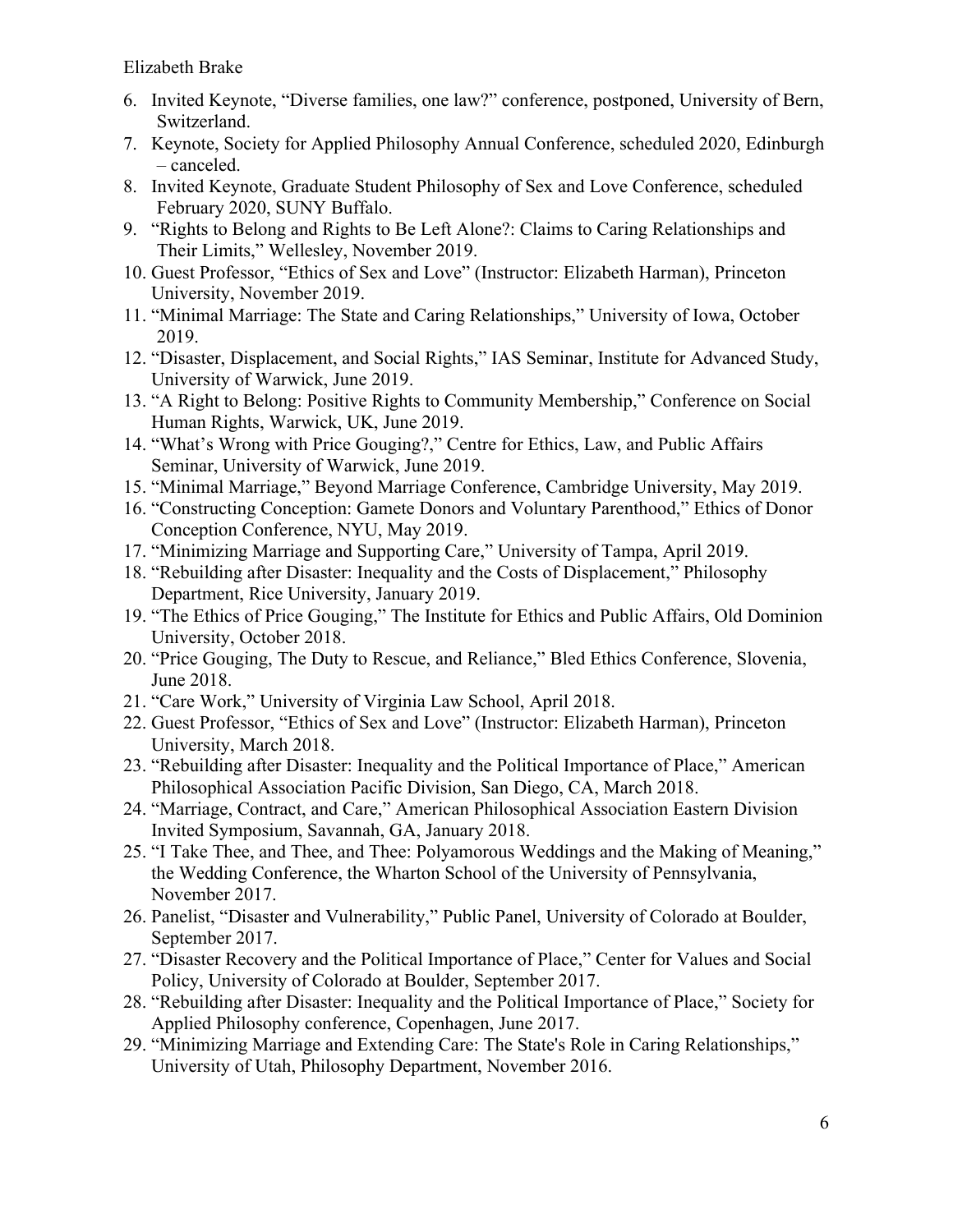- 30. "Childhood Loneliness and the State's Role in Supporting Caring Relationships," ISRF Interdisciplinary Research Retreat on Childhood and Adolescent Loneliness, Bath, England, July 2016.
- conference, Hermosa Beach, CA, May 2016. 31. "Thinking Differently about Philosophical Progress," *Social Philosophy and Policy*
- and debate with Sherif Girgis, Ethics Center, Cal State Sacramento, April 2016. 32. "The State's Role in Supporting Relationships: The Case for Friendship and Polyamory,"
- 33. Keynote, Undergraduate Women's Philosophy Conference, MSU, Denver, CO, April 2016.
- 34. "Love and the Law: Legal Supports for Diverse Family Forms," Humanities Center, Lehigh University, PA, April 2016.
- 35. "*Obergefell*, Families Outside of Marriage and the Law," Panel member, West Coast Law and Society Retreat, Irvine, CA, February 2016.
- 36. "Love and the Law," Philosophy Department, Fort Lewis College, CO, October 2015.
- 37. "Minimizing Marriage," Philosophy Department, Umeå University, Sweden, September 2015.
- *relationships* conference, Umeå University, Sweden, September 2015. 38. "The right to care," *Beyond the nuclear family: the philosophy of close personal*
- 39. "Love and the Law," International Society for Research on the Emotions Annual conference, Geneva, July 2015.
- 40. "Paid and Unpaid Care Work," *Philosophical Foundations of Children's and Family Law*  workshop, Oriel College, Oxford, June 2015.
- 41. Keynote address, Undergraduate Philosophy Conference, Webster University, St. Louis, March 2015.
- 42. Author-meets-critics panel on Karen Houle's Responsibility, Complexity, and Abortion, Western Canadian Philosophical Association, October 2014.
- 43. "Rebuilding and Reconstruction: A Case for Disaster Rights?," University of Birmingham, Emergencies and Affected Peoples conference, July, 2014.
- 44. Author-meets-critics session on *Minimizing Marriage*, North American Society for Social Philosophy session, Pacific division American Philosophical Association meeting, San Diego, March 2014.
- 45. Justice and the Family, *Philosophy, Politics, and Economics* workshop, New Orleans, February 2014.
- 46. "Changing Marriages in the 21<sup>st</sup> Century: After the Recent US Supreme Court Rulings" Panel Discussion, Jean Beer Blumenfeld Center for Ethics and Philosophy, Georgia State University, October 2013.
- 47. "Is Minimal Marriage Small Enough? The Limits of State Involvement in Relationships," Freedom Center Colloquium Series, University of Arizona, September 2013.
- 48. "Recognizing Care," American Political Science Association, Chicago, August 2013.
- Western Ontario, June 2013. 49. "Procreation and World Creation," at "Permissible Progeny" workshop, University of
- 50. "Bachelors, spinsters, and living in sin: will equality for all caring relationships perpetuate harmful stigmas?," After Equality workshop, McGill University Law School, April 2013.
- 51. Panel on "The Future of Marriage," Western Political Science Association, Hollywood, CA, March 2013.
- 52. "Rebuilding and Recovery in the Aftermath of Disaster," New Orleans Invitational Seminar in Ethics, March 2013.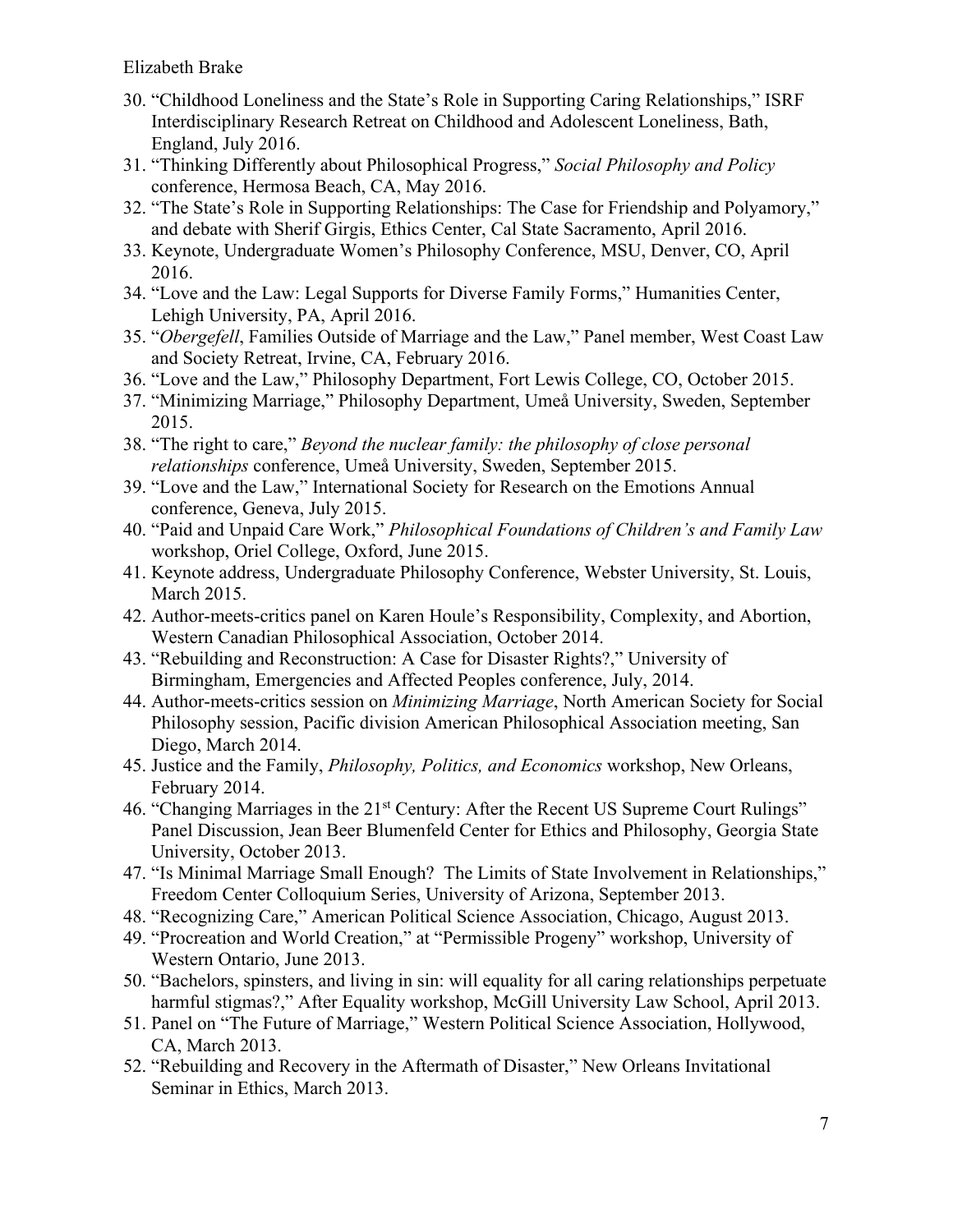- 53. "Rethinking Marriage," Clemson University Philosophy Department, October 2012, and Columbia University Law School, Legal Theory Workshop, October 2012.
- 54. Keynote addresses, Marriage and the Family conference, NOMOS meeting, Barcelona, June 2012.
- Feminist Political Theory Speaker Series, May 2012. 55. "Rethinking Marriage," Princeton University, University Center for Human Values,
- 56. "Replacing (legal) marriage: Justice and legal frameworks for caring relationships," Society of Applied Philosophy, American Philosophical Association Eastern Division conference, December 2011.
- 57. "The Limits of Parental Rights: Feminism, Family Law, and Self-Respect," University of British Columbia Philosophy Department Spring Colloquium, March 2011.
- Respect," Arizona State University Philosophy Department, January 2011; and The 58. "Rereading Rawls on Self-Respect: Feminism, Family Law, and the Social Bases of Self-Society for Applied Philosophy Annual Conference, July 2011, UK; and "Rawls and Feminism" panel at the American Political Science Association conference, Washington, D.C., September 2010.
- American Philosophical Association, Pacific Division conference, April 2010; and at New 59. "Special Treatment for Lovers: Law, Sexual Orientation, and 'Amato-normativity'," Orleans Invitational Seminar on Ethics, March 2010.
- 60. "Minimal Marriage: What Political Liberalism Implies for Marriage Law," University of Alberta Philosophy Department, January 2010.
- 61. "Rethinking Family: Marriage and Amato-Normativity," The Canadian Society for the Study of Practical Ethics annual conference, May 2009; the North American Society for Social Philosophy Twenty-Sixth International Social Philosophy Conference, July 2009.
- Department of Philosophy, Rochester Institute of Technology, April, 2008; and at the Philosophy Conference, July 2008; and at the First Annual Rocky Mountain Ethics Congress, August 2008; and at the Center for Ethics and Public Affairs, Murphy Institute, 62. "Minimal marriage: what does the principle of neutrality imply for marriage law?," North American Society for Social Philosophy Twenty-Fifth International Social Tulane University, October 2007.
- 63. "Is Divorce Promise-Breaking?," American Philosophical Association, Eastern Division meeting, Baltimore, December 2007; and at Society for Applied Philosophy Annual Conference, Philosophy and the Family, UK, June 2007.
- 64. "Marriage, Promises, and Commitments," Children, Family, and the State International Conference, Center for Research in Ethics at the University of Montreal, May 2007.
- 65. "A Proposal for Marriage Reform," Cal Poly Pomona, 12th Annual Ethics Conference, "Marriage and Morals," April 2007.
- 66. "Marriage, morality, and institutional value," Carleton University, January 2006; and at the Canadian Philosophical Association, York University, May 2006; and at the British Society for Ethical Theory, Southhampton, UK, July 2006.
- 67. "Promising," Canadian Philosophical Association, York University, June 2006.
- 68. "Love and Freedom in Dylan's Early Lyrics," International Society for Universal Dialogue 6<sup>th</sup> World Congress, Helsinki, July 2005.
- 69. "Free Love, Marriage, and Individual Sovereignty: from Stephen Pearl Andrews to Laura Kipnis," American Philosophical Association, Eastern Division meeting, Molinari Society, December 2004.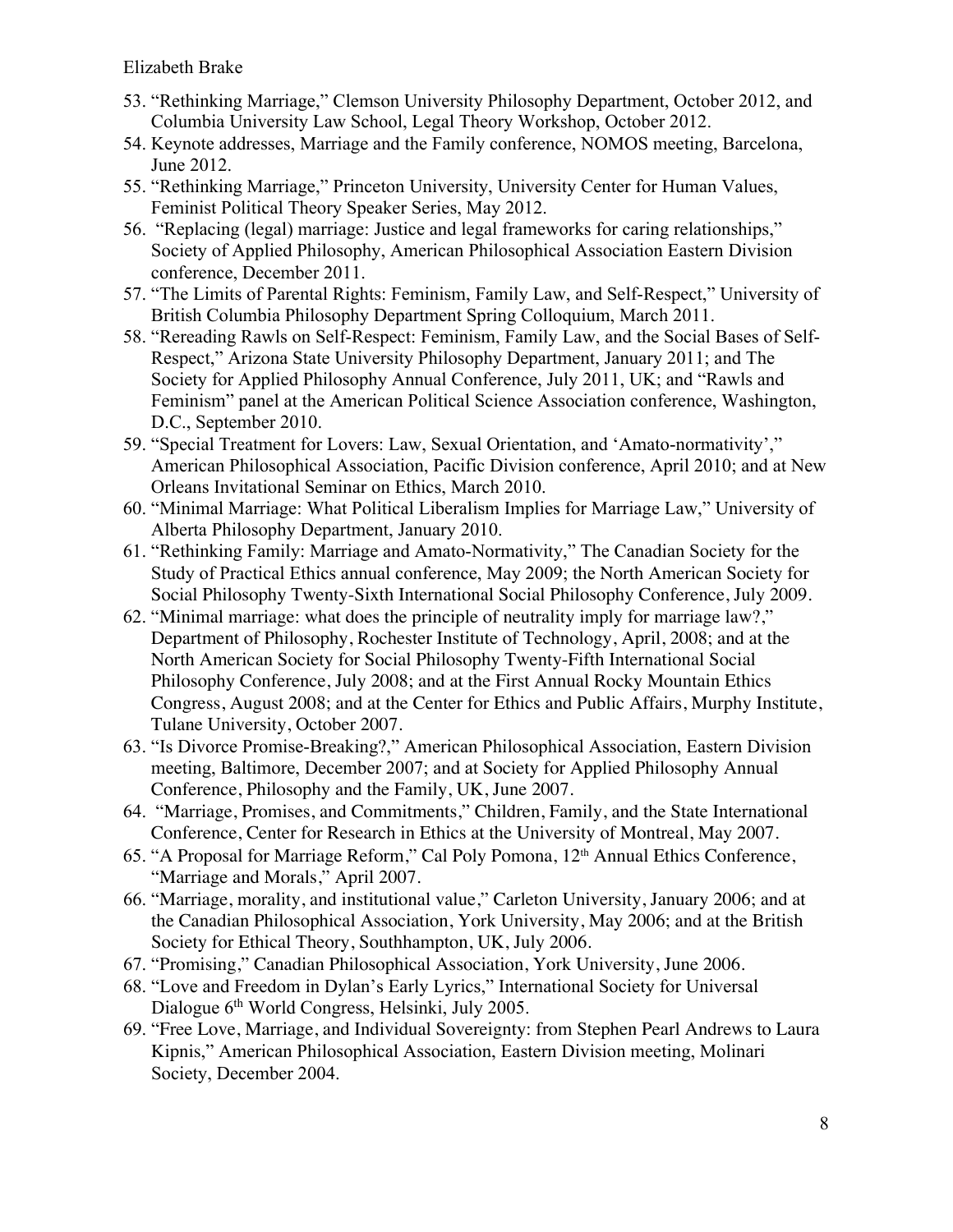- 70. "Feminism and Hegelian Ethics," Society for Women in Philosophy Conference, Pacific Division, University of Oregon, October 2004.
- 71. "Responsibility, Paternity, and the Costs of Rearing Children," Western Canadian Philosophical Association Conference, University of Lethbridge, October 2003; and at the Canadian Society for Women in Philosophy Conference, University of Western Ontario, October 2003.
- 72. "Abortion Rights and Child Support Law," International Association of Philosophy of Law and Social Philosophy (IVR) World Congress, Lund, Sweden, August 2003.
- 73. "Sexual objectification and Kantian ethics," American Philosophical Association, Pacific Division meeting, San Francisco, March 2003; and at the University of Saskatchewan, October 2002.
- 74. "Henry James and the Ethics of Recognition," Alabama Philosophical Society, Alabama, October 2001.
- 75. "Justice, Virtue, Sex: Kant's Contractual Account of Marriage and Contemporary Feminism," Western Canadian Philosophical Association, October 2000.

### **SELECTED MEDIA APPEARANCES**

- 1. *Washington Post* interview, July 6, 2017 <https://www.washingtonpost.com/news/soloish/wp/2017/07/06/what-is-amatonormativity>the-belief-that-youre-always-better-off-in-a-romanticrelationship/?utm\_term=.058dd67108bc
- 2. Appearance on CW's national morning show "Morning Dose" on the term "Amatonormativity," July 7, 2017
- 3. *New York Magazine,* "There's a word for the assumption that Everybody Should Be in a relationship,"<http://nymag.com/scienceofus/2017/03/amatonormativity-everybody>should-be-coupled-up.html, March 2017

## **COMMENTS**

- 1. On Mikhail Valdman, "An Interest-Based Account of Consent," New Orleans Invitational Seminar in Ethics, February 2019.
- 2. On Eric Cave, "Liberalism, Civil Marriage, and Amorous Dyads," New Orleans Invitational Seminar in Ethics, February 2017.
- 3. On Thomas Schramme, *Unwanted Beneficence*, Freedom Center, University of Arizona, March 2016.
- 4. On Jeff Moriarty, "Is 'Equal Pay for Equal Work' Merely a Principle of Nondiscrimination?," New Orleans Invitational Seminar in Ethics, March 2015.
- 5. On Daniel Jacobson, "Empirical Ethics and Singer's Dilemma," New Orleans Invitational Seminar in Ethics, March 2012.
- 6. Author-meets-critics on Victoria Costa's "Rawls' *Theory of Justice*, the Family and Children's Education," American Philosophical Association, Eastern Division Meeting, New York City, December 2009.
- 7. On Joe Millum, "An Investment Theory of Parenthood," Western Canadian Philosophical Association, October 2006.
- 8. On Mike Austin, "A Causal Account of Parental Obligations," Inland Northwest Philosophy Conference, March 2006.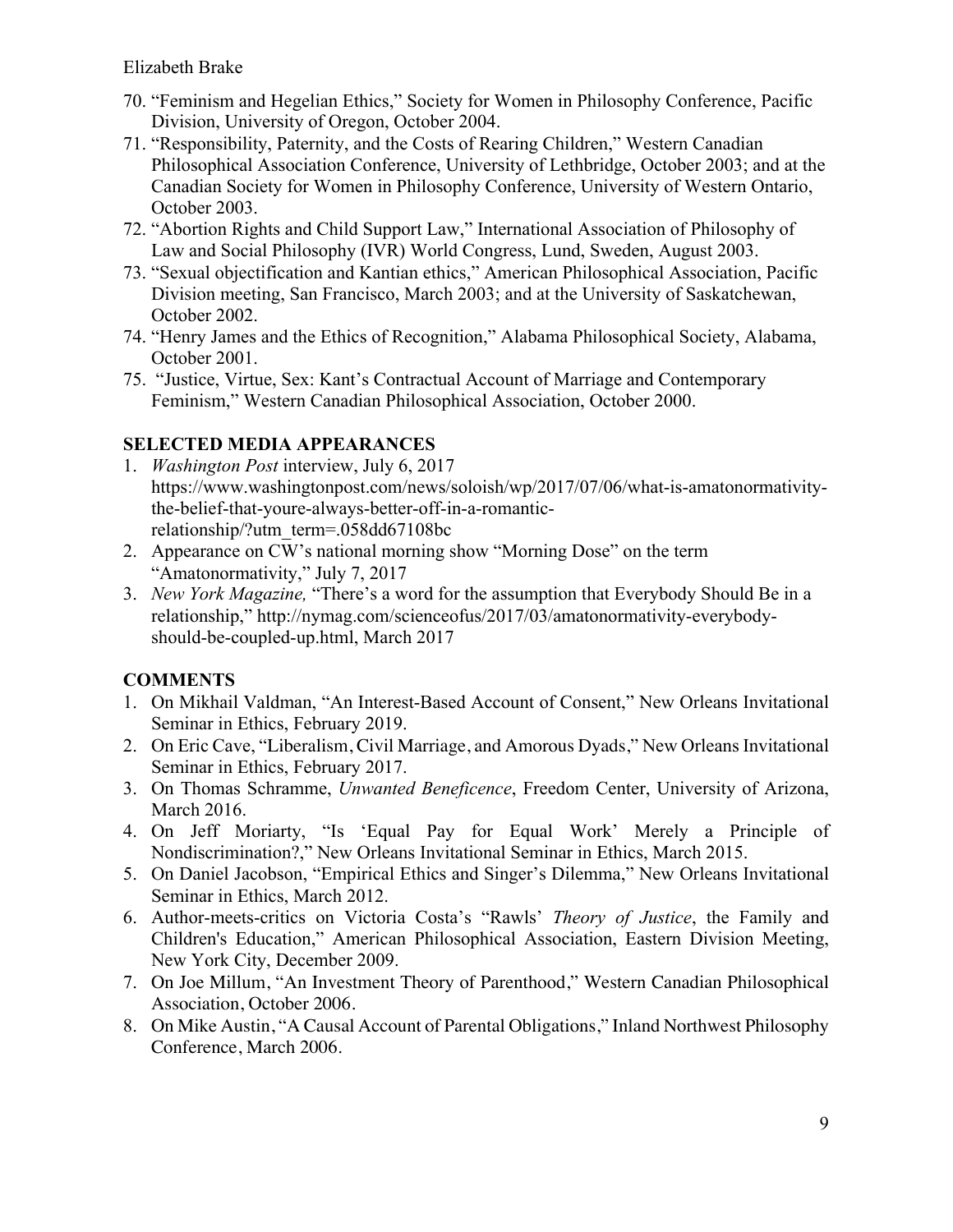- 9. On Sophie Fortin, "Rawls, Family, and the Limits of Political Liberalism," Society for Analytical Feminism, American Philosophical Association, Central Division Meeting, April 2006.
- 10. On Robin S. Dillon, "Arrogance, Respect, and Self-Respect: A Feminist View," American Philosophical Association, Pacific Division meeting, San Francisco, March 2005.
- 11. On Ann Levey, "Initial Acquisition and the Right to Private Property," Inland Northwest Philosophy Conference, April 2002.
- 12. On Tim Schroeder, "Tourette's Syndrome and Moral Responsibility," Inland Northwest Philosophy Conference, Idaho, May 2001.
- 13. On J. McBain, "Rawlsian Reflective Equilibrium and the Theory-ladenness of Considered Moral Judgments," Mid-South Philosophy Conference, Memphis, March 2000.

### **MAJOR PROFESSIONAL SERVICE**

 Research Council (Canada) Sociability," led by Kimberly Brownlee (Warwick) Insight Development Grants Committee, Canadian Social Sciences and Humanities Research Editor in Chief, *Journal of Applied Philosophy*, 2018-2023 (Associate Editor 2010-2018) Program Chair, Pacific Division Annual Meeting, American Philosophical Association, 2020 Executive Committee, American Philosophical Association Pacific Division, 2019-2020 Executive Committee, Society for Applied Philosophy (2018-2023) Board of Advisors, *Oxford Studies in Political Philosophy*, since 2019 Editorial Board, *Ethics*, since 2017 Editorial Board, *Social Theory and Practice*, 2013-2018 Advisory Board, *What's Wrong?* blog [\(http://whatswrongcvsp.com](http://whatswrongcvsp.com)/), since 2015 Program Committee, American Philosophical Association, Pacific Division conference, 2012- 15 Organizer, "After Same-Sex Marriage" mini-conference, funded by ASU and Society for Applied Philosophy, 2015 Co-organizer, Pacific Society for Women in Philosophy conference, 2013 Organizer, Society of Applied Philosophy symposium, "After Marriage," American Philosophical Association Eastern Division conference, 2011 Reviewer, grant applications, National Science Foundation, Social Sciences and Humanities Advisory Board, Leverhulme-funded project, "Investigating the Ethics and Politics of Council (reviewed all Canadian IDG grant applications in Humanities), 2011 External Reviewer, Promotion, Syracuse University, Cambridge University, Harvard University, Claremont McKenna, Washington University Referee for *Ethics*, *Oxford Journal of Legal Studies, Hypatia, Social Theory and Practice*, *Feminist Theory*, *Public Affairs Quarterly*, *Humana Mente*, *Journal of Philosophical Research*, *Res Publica, Journal of Applied Philosophy, Journal of Moral Philosophy, Ethical Theory and Moral Practice, Kantian Review, Canadian Journal of Philosophy,* 

*Canadian Journal of Political Science, Dialogue, Social Philosophy Today*, *Philosophical* 

 Philosophy, and Inland Northwest Philosophy Conference conferences *Quarterly*, *Topics in Contemporary Philosophy Volume 3* and *Volume 5* (MIT Press), Oxford University Press, Broadview Press, the Canadian Philosophical Association, Western Canadian Philosophical Association, Canadian Society for Women in

#### **At Rice**